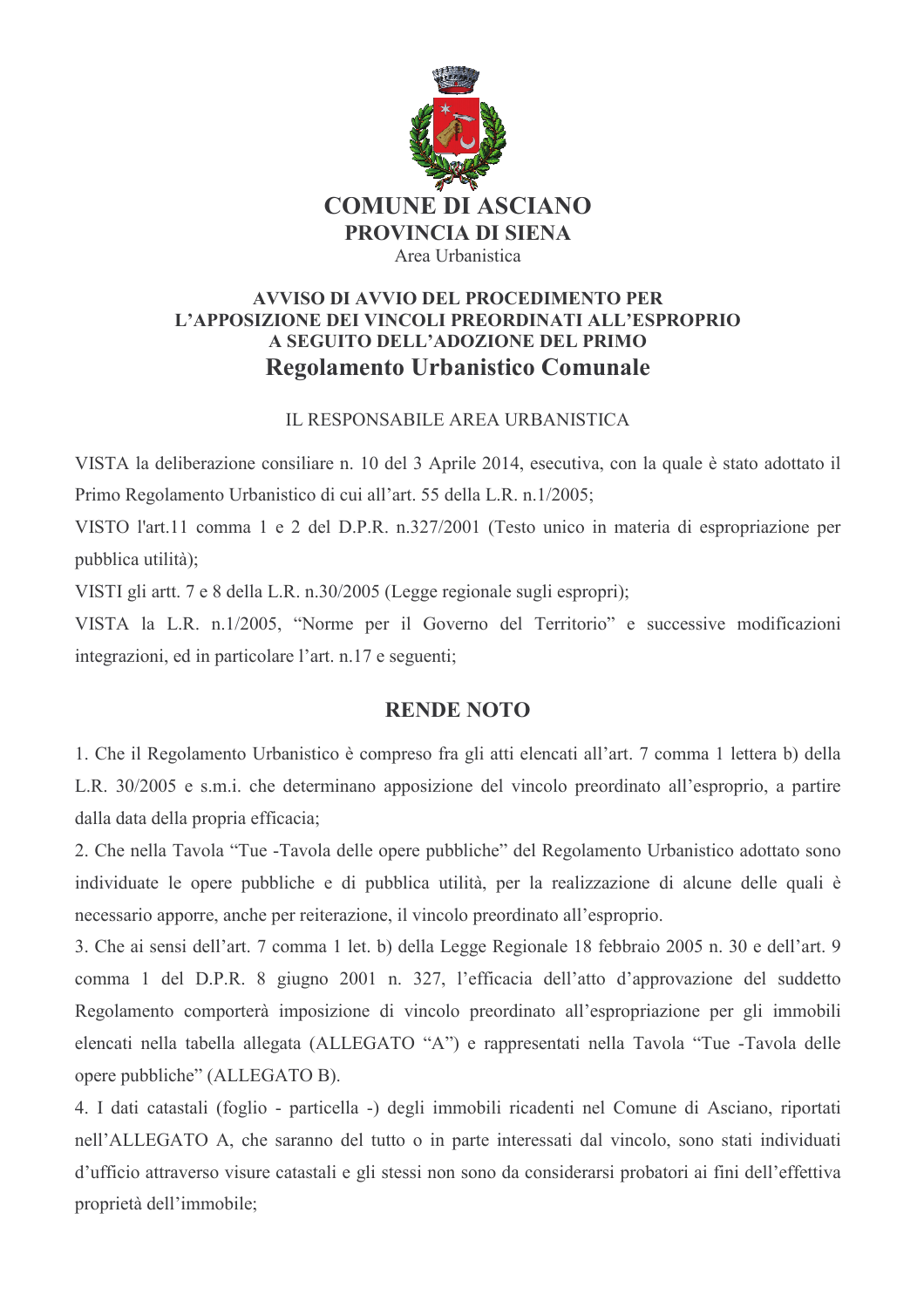5. In caso di discordanza fra quanto rappresentato a livello cartografico e quanto riportato in elenco, al fine anche dell'estensione del vincolo, è da considerarsi prevalente l'individuazione cartografica. L'effettiva consistenza delle aree oggetto di procedura espropriativa risulterà dal progetto definitivo delle opere indicate;

6. L'imposizione del vincolo espropriativo coinvolge un numero di destinatari superiore a 50 per cui, ai sensi e per gli effetti dell'art.8 della L.R. n.30/2005, non si procede alla comunicazione personale ma a pubblico avviso, di cui si dispone l'affissione all'Albo Pretorio del Comune di Asciano e la pubblicazione sul sito informatico della Regione Toscana almeno per 30 (trenta) giorni, nonché la pubblicazione di un estratto su un quotidiano a diffusione nazionale o locale;

7. Che tutta la documentazione è depositata e consultabile presso l'Ufficio Segreteria del Comune di Asciano, dal lunedì al venerdì dalle ore 10,00 alle ore 13,00 e il martedì e giovedì dalle ore 10,00 alle ore 13,00 e dalle ore 15,30 alle ore 18,00, per trenta (30) giorni consecutivi, decorrenti dalla data di pubblicazione del presente avviso all'Albo on line del Comune di Asciano in ottemperanza alle disposizioni di cui all'art.8 della L.R. 30/2005;

8. I soggetti interessati dal procedimento hanno facoltà di formulare osservazioni scritte, in merito all'apposizione del vincolo, entro e non oltre il termine di trenta giorni consecutivi dal giorno 17.10.2014, data in cui il presente avviso è pubblicato nell'Albo on line del Comune di Asciano e fino al giorno 16.11.2014, in ottemperanza alle disposizioni di cui all'art. 8 della L.R. n.30/2005

9. Le osservazioni dovranno pervenire al Comune di Asciano Corso G. Matteotti 45 – 53041 Asciano nei termini esplicitati con le seguenti modalità:

in forma cartacea, mediante consegna a mano all'Ufficio Protocollo del Comune di Asciano o mediante raccomandata con ricevuta di ritorno, indirizzata all'Area Urbanistica del Comune di Asciano, Corso G. Matteotti 45 53041 Asciano; in entrambi i casi farà fede la data di ricezione al protocollo dell'Ente

mediante e-mail all'indirizzo di posta elettronica certificata del Comune di Asciano comune.asciano@postacert.toscana.it

Si informa, inoltre, che:

sul sito web del Comune di Asciano all'indirizzo http://www.comune.asciano.siena.it/on- $\mathcal{L}^{\mathcal{L}}$ line/Home/articolo3313608.html è possibile scaricare il modulo per la formulazione di eventuali osservazioni.

l'Ufficio Urbanistica del Comune di Asciano rimane a disposizione per eventuali informazioni  $\mathbb{Z}^{\mathbb{Z}}$ 

10. Ai sensi dell'art. 11.5 D.P.R. 327/2001 restano in vigore le disposizioni vigenti che regolano le modalità di partecipazione del proprietario dell'area e di altri interessati nelle fasi di adozione e di approvazione degli strumenti urbanistici.

11. Il responsabile del presente procedimento è individuato nel Responsabile dell'Area Urbanistica del Comune di Asciano Arch. Simona Ciampolini;